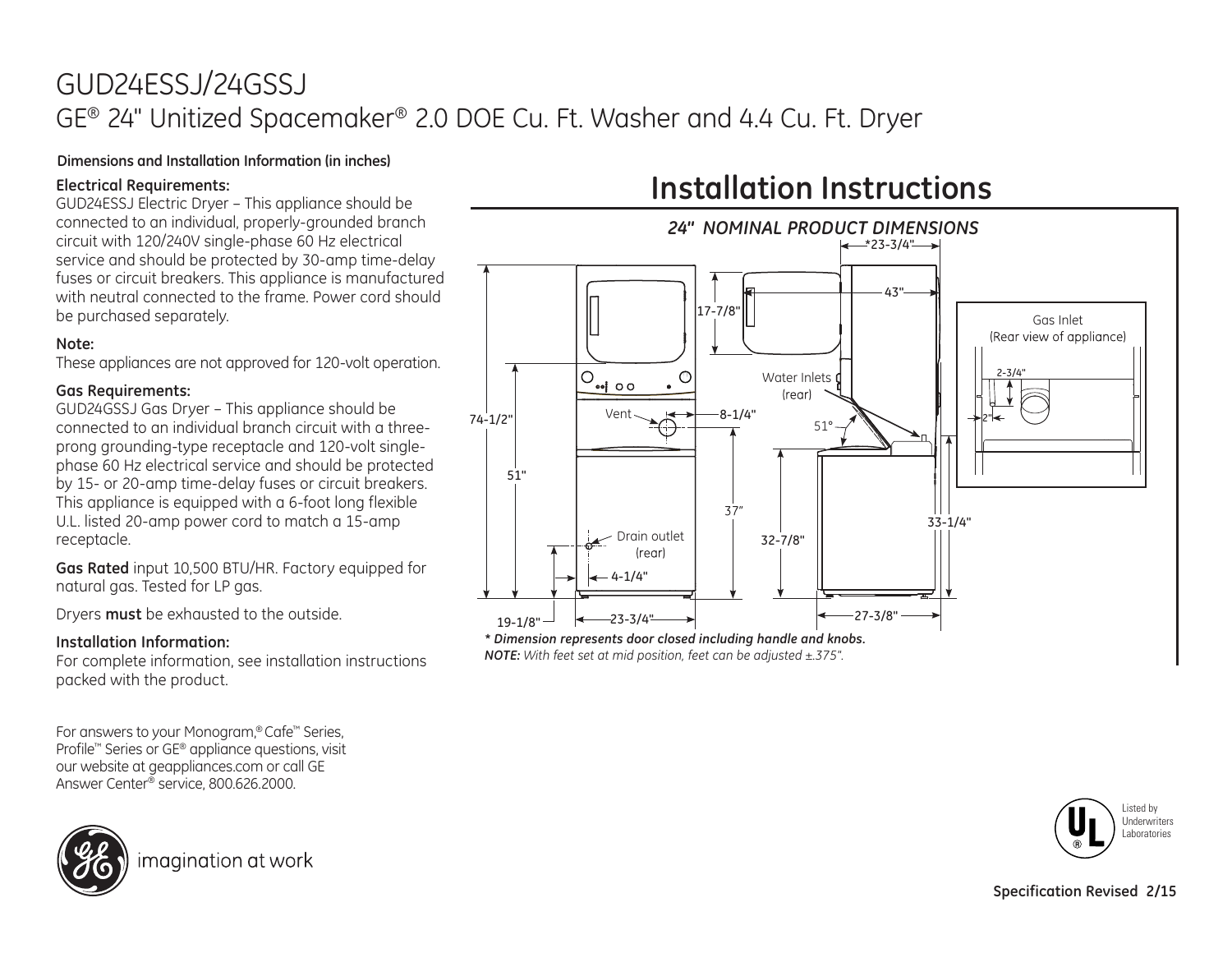## GUD24ESSJ/24GSSJ GE® 24" Unitized Spacemaker® 2.0 DOE Cu. Ft. Washer and 4.4 Cu. Ft. Dryer

## **Dimensions and Installation Information (in inches)**

## GUD24 DRYER EXHAUST LENGTH\*

|                      | RECOMMENDED MAXIMUM LENGTH    |                                         |  |
|----------------------|-------------------------------|-----------------------------------------|--|
|                      | <b>Exhaust Hood Types</b>     |                                         |  |
|                      | Recommended                   | Use only for short<br>run installations |  |
|                      | 4" DIA.<br>4" DIA.<br>4"      | 4" DIA.<br>$-2-1/2"$                    |  |
| No. of 90°<br>Elbows | Rigid<br>Mĕtal                | Rigid<br>Metal                          |  |
|                      | 43 Feet<br>33 Feet<br>24 Feet | 36 Feet<br>26 Feet<br>16 Feet           |  |

For complete information, see installation instructions packed with your dryer.

#### **Ducting Materials:**

This dryer MUST be vented with 4" diameter all rigid metal exhaust duct.

### **Exhaust Length Calculation:**

1. Determine the number of 90° turns needed for your installation. If you exhaust to the side or bottom of dryer, add one turn.

2. The maximum length of 4" rigid (aluminum or galvanized) duct which can be tolerated is shown in the table. For every extra 90° elbow, reduce the allowable vent system length by 10 ft.

Two 45° elbows will be treated like one 90° elbow.

For the side exhaust installations, add one 90° elbow to the chart.

The total vent system length includes all the straight portions and elbows of the system (transition duct included).

Dryers **must** be exhausted to the outside.

**Caution:** For personal safety do not terminate exhaust into a chimney, under any enclosed house floor (crawl space), or into an attic, since the accumulated lint could create a fire hazard or moisture could cause damage. Never terminate the exhaust into a common duct or plenum with a kitchen exhaust, since the combination of lint and grease could create a fire hazard.

Exhaust ducts should be terminated in a dampered wall cap to prevent back drafts, bird nesting, etc. The wall cap must also be located at least 12" above the ground or any other obstruction with the opening pointed down.

## **Special Installation Requirements**

### **Alcove or Closet Installation:**

- If your dryer is approved for installation in an alcove or closet, it will be stated on a label on the dryer back.
- The dryer MUST be exhausted to the outside.
- Minimum clearances between dryer cabinet and adjacent walls or other surfaces are: 0" both sides and rear
	- 1" front and top
- Minimum vertical space from floor to overhead cabinets, ceilings, etc. is 75-1/2."
- Closet doors must be louvered or otherwise ventilated and must contain a minimum of 60 sq. in. of open area equally distributed. If this closet contains both a washer and a dryer, doors must contain a minimum of 120 sq. in. of open area equally distributed.
- No other fuel-burning appliance shall be installed in the same closet with a gas dryer.

### **Bathroom or Bedroom Installation:**

- The dryer MUST be exhausted to the outdoors.
- The installation must conform with the local codes, or in the absence of local codes, with the National Electric Code and National Fuel Gas Code, ANSI Z223 for gas dryers.

### **Minimum Clearances other than Alcove or Closet Installation:**

- Minimum clearances to combustible surfaces
	- 0" both sides and rear
	- 1" front and top





service, 800.626.2000.

For answers to your Monogram,® GE Profile™ or GE® appliance questions, visit our website at geappliances.com or call GE Answer Center®